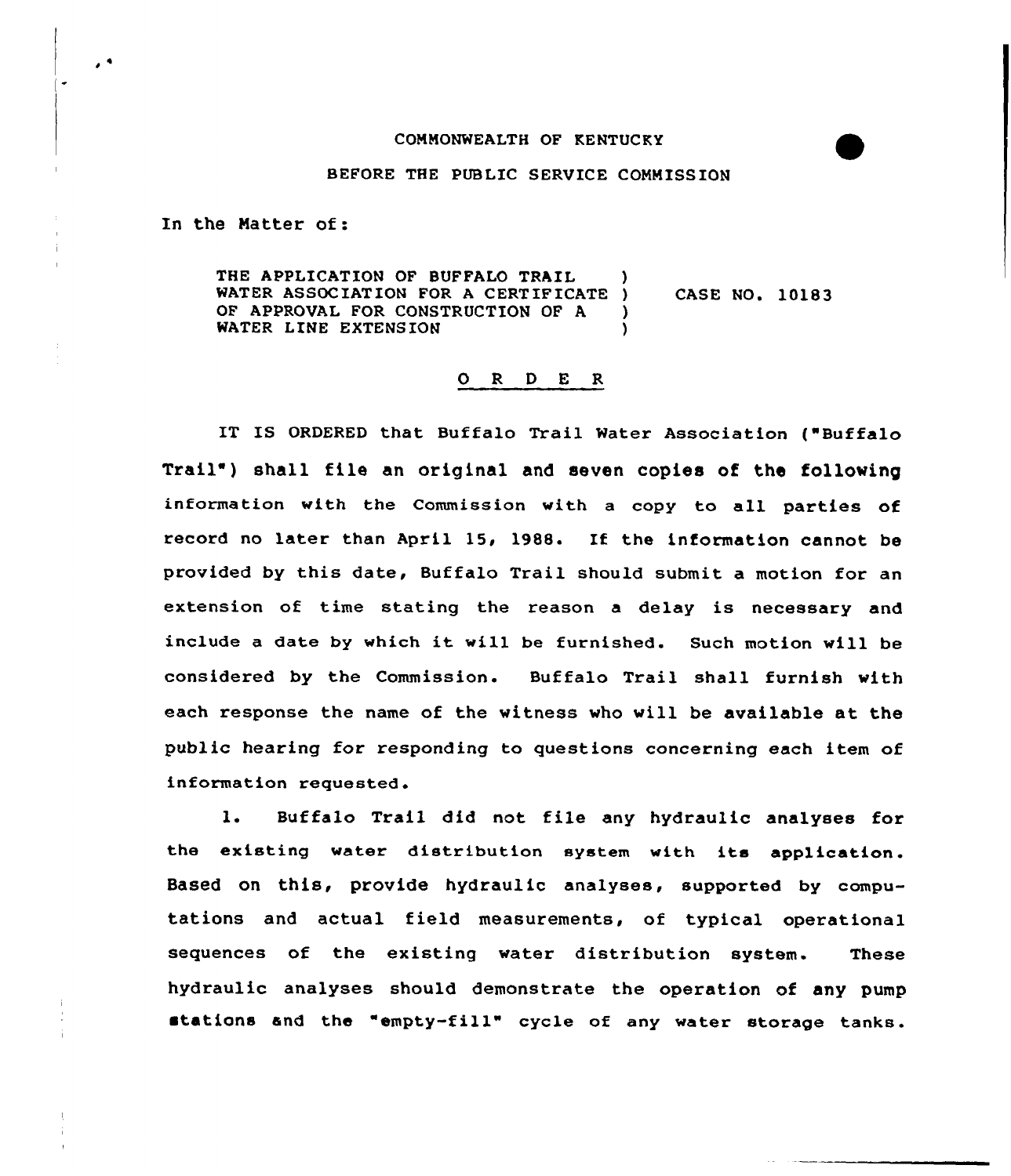Computations are to be documented by a labeled schematic map of the system that shows pipeline sizes, lengths, connections, pumps, water storage tanks, wells, and sea level elevations of key points, as well as allocations of actual customer demands. Flows used in the analyses shall be identified as to whether they are based on average instantaneous flows, peak instantaneous flows, or any combination or variation thereof. The flows used in the analyses shall be documented by actual field measurements and customer use records. Justify fully any assumptions used in the analyses. (Note — these analyses should use the same schematic as the analyses of the proposed water distribution system to facilitate comparison).

 $\epsilon$ 

 $\mathbb{L}$ 

2. Provide a summary of any operational deficiencies of the existing water system that are indicated by the hydraulic analyses or that are known from experience.

3. Buffalo Trail filed hydraulic analyses for the proposed water distribution system with its application. However, these analyses only depicted the operation of the proposed line extension and did not depict the operation of the complete water distribution system after completion of the proposed construction. Based on this, provide hydraulic analyses, supported by computations and actual field measurements, of typical operational sequences of the proposed water distribution system. These hydraulic analyses should demonstrate the operation of any pump stations and the "empty-fill" cycle of any water storage tanks as well as residual pressures at representative points throughout the system. Computations are to be documented by a labeled schematic

 $-2-$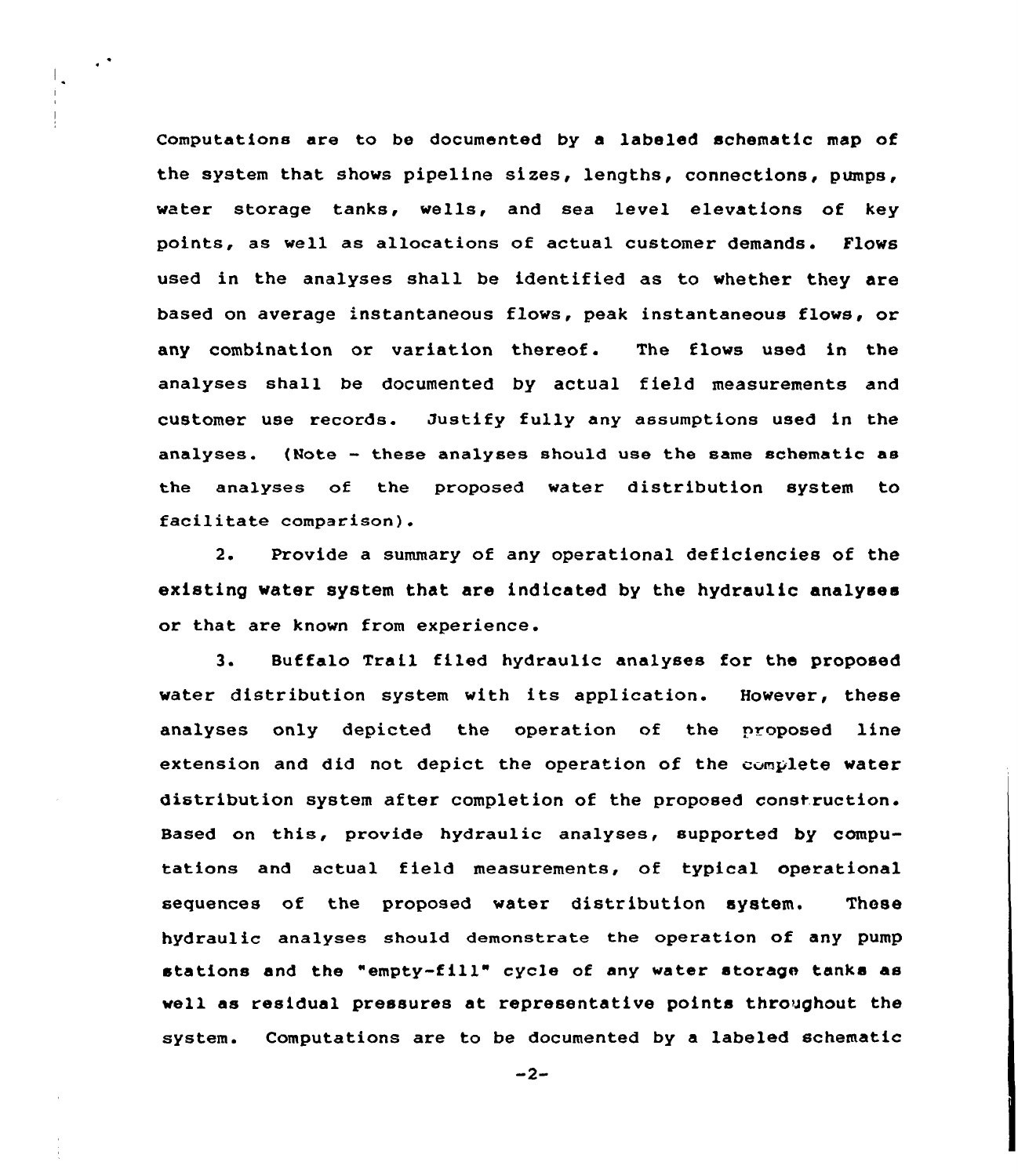map of the system that shows pipeline sizes, lengths, connections, pumps, water storage tanks, wells, and sea level elevations of key points, as well as allocations of actual customer demands. Plows used in the analyses shall be identified as to whether they are based on average instantaneous flows, peak instantaneous flows, or any combination or variation thereof. The flows used in the analyses shall be documented by actual field measurements and customer use records. Justify fully any assumptions used in the analyses. (Note - these analyses should use the same schematic as the analyses of the existing water distribution system to facilitate comparison).

 $\sim$ 

4. In order to obtain realistic results when utilizing computer hydraulic analyses to predict a water distribution system's performance, engineering references stress the importance of calibrating the results predicted to actual hydraulic conditions. This calibration process should include matching field measurements to the results predicted by the computer over a wide range of actual operating conditions. As a minimum this should include average and maximum water consumption periods, as well as "fire flow" or very high demand periods.

Based on the above, if computer hydraulic analyses are filed in response to Items 1 and <sup>2</sup> explain the procedures used to verify the computer hydraulic analyses filed in this case. This explanation should be documented by field measurements, hydraulic calculations, etc.

5. Nost engineering references state that instantaneous customer demands can peak at 3 to ls times the 24-hour average

 $-3-$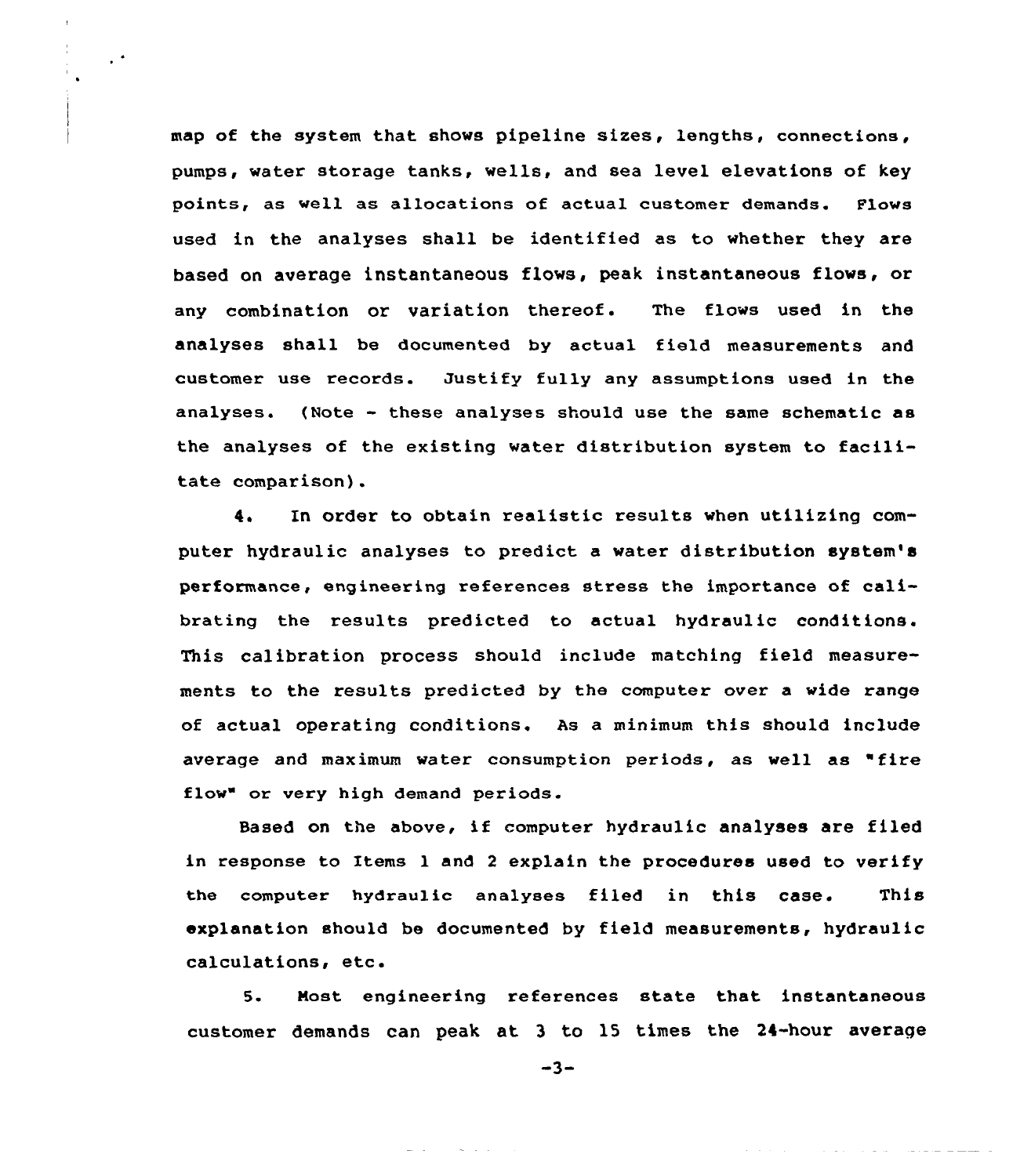demand. In addition, most engineering references also state that a water distribution system should be designed to meet at least the maximum hourly demand of its customers.

 $\ddot{\phantom{0}}$ 

Based on the above information state exactly what measurements were made of Buffalo Trail's maximum hourly usage. If the maximum hourly usage was not measured directly, state why it was not.

In addition, state how the customer demands and demand patterns used in the hydraulic analyses of Buffalo Trail's system were determined. This response should be documented by appropriate field measurements.

6. Provide a pressure recording chart showing the actual 24-hour continuously measured pressure available at the locations listed below on Buffalo Trail's system. Identify the 24-hour period recorded, the exact location of the pressure recorder and the sea level elevation of the recorder. Also state the schematic junction number nearest the location of the pressure recorder.

a. The connection point to Nt. Olivet's water distribution system.

b. On Highway 62 in the vicinity of the connection point of the proposed water line.

7. Provide a copy of the approval of the proposed construction by the Division of Mater.

8. Provide a detailed breakdown of the proposed financing. As a minimum this should include the source of funds, amount, interest rate and payback period of any loans, etc.

 $-4-$